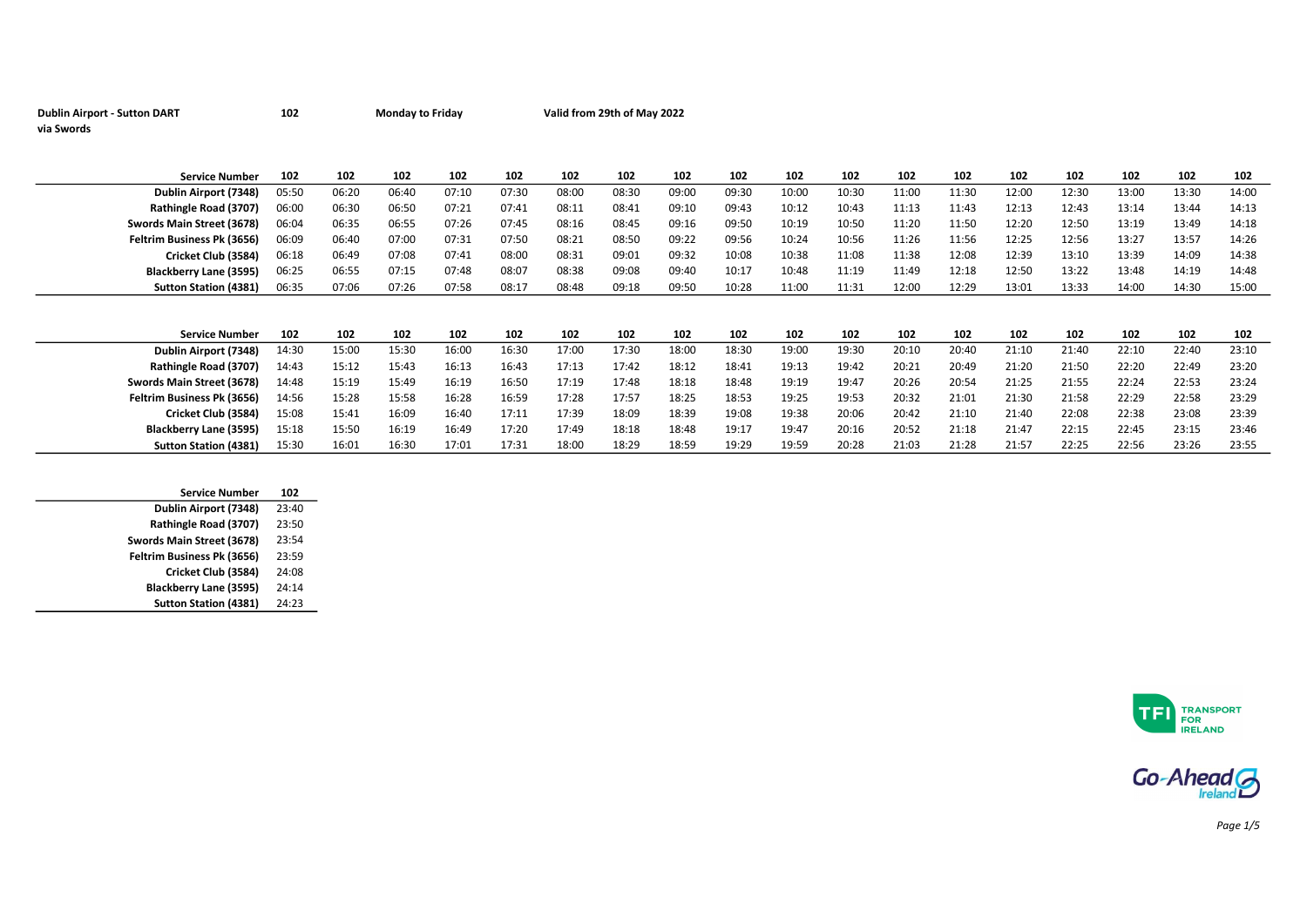| <b>Sutton DART - Dublin Airport</b> | 102 | <b>Monday to Friday</b> | Valid from 29th of May 2022 |
|-------------------------------------|-----|-------------------------|-----------------------------|
| via Swords                          |     |                         |                             |

| <b>Service Number</b>             | 102   | 102   | 102   | 102   | 102   | 102   | 102   | 102   | 102   | 102   | 102   | 102   | 102   | 102   | 102   | 102   | 102   | 102   |
|-----------------------------------|-------|-------|-------|-------|-------|-------|-------|-------|-------|-------|-------|-------|-------|-------|-------|-------|-------|-------|
| <b>Sutton Station (4381)</b>      | 06:00 | 06:30 | 06:45 | 07:15 | 07:45 | 08:15 | 08:40 | 09:10 | 09:40 | 10:10 | 10:40 | 11:10 | 11:40 | 12:10 | 12:40 | 13:10 | 13:40 | 14:10 |
| Blackberry Lane (3602)            | 06:09 | 06:39 | 06:54 | 07:24 | 07:55 | 08:25 | 08:50 | 09:20 | 09:52 | 10:21 | 10:51 | 11:20 | 11:51 | 12:22 | 12:51 | 13:21 | 13:51 | 14:21 |
| <b>Malahide Station (3634)</b>    | 06:17 | 06:46 | 07:02 | 07:31 | 08:01 | 08:33 | 08:57 | 09:27 | 10:01 | 10:29 | 11:00 | 11:29 | 12:02 | 12:33 | 13:01 | 13:31 | 14:01 | 14:31 |
| <b>Feltrim Business Pk (3653)</b> | 06:26 | 06:55 | 07:11 | 07:42 | 08:11 | 08:44 | 09:08 | 09:37 | 10:13 | 10:40 | 11:10 | 11:39 | 12:14 | 12:45 | 13:13 | 13:43 | 14:13 | 14:43 |
| Swords Pavilions SC (4330)        | 06:30 | 06:59 | 07:14 | 07:46 | 08:15 | 08:48 | 09:12 | 09:41 | 10:16 | 10:45 | 11:15 | 11:45 | 12:19 | 12:49 | 13:18 | 13:47 | 14:17 | 14:47 |
| <b>Brookdale Drive (3705)</b>     | 06:35 | 07:05 | 07:20 | 07:51 | 08:20 | 08:53 | 09:17 | 09:46 | 10:24 | 10:53 | 11:23 | 11:53 | 12:25 | 12:56 | 13:25 | 13:54 | 14:24 | 14:54 |
| Dublin Airport (7348)             | 06:47 | 07:17 | 07:33 | 08:04 | 08:33 | 09:06 | 09:30 | 09:59 | 10:38 | 11:06 | 11:36 | 12:06 | 12:39 | 13:09 | 13:38 | 14:08 | 14:38 | 15:08 |
|                                   |       |       |       |       |       |       |       |       |       |       |       |       |       |       |       |       |       |       |
| <b>Service Number</b>             | 102   | 102   | 102   | 102   | 102   | 102   | 102   | 102   | 102   | 102   | 102   | 102   | 102   | 102   | 102   | 102   | 102   | 102   |
| <b>Sutton Station (4381)</b>      | 14:40 | 15:10 | 15:40 | 16:10 | 16:40 | 17:10 | 17:40 | 18:10 | 18:40 | 19:10 | 19:40 | 20:15 | 20:45 | 21:15 | 21:45 | 22:15 | 22:45 | 23:15 |
| Blackberry Lane (3602)            | 14:53 | 15:22 | 15:52 | 16:22 | 16:52 | 17:22 | 17:52 | 18:21 | 18:51 | 19:21 | 19:50 | 20:25 | 20:54 | 21:24 | 21:54 | 22:24 | 22:53 | 23:23 |
| <b>Malahide Station (3634)</b>    | 15:03 | 15:31 | 16:01 | 16:33 | 17:03 | 17:33 | 18:02 | 18:30 | 19:00 | 19:29 | 19:58 | 20:33 | 21:02 | 21:31 | 22:02 | 22:31 | 23:00 | 23:31 |
| <b>Feltrim Business Pk (3653)</b> | 15:17 | 15:43 | 16:13 | 16:45 | 17:15 | 17:45 | 18:15 | 18:42 | 19:12 | 19:41 | 20:09 | 20:43 | 21:12 | 21:41 | 22:12 | 22:41 | 23:10 | 23:41 |
| Swords Pavilions SC (4330)        | 15:22 | 15:48 | 16:18 | 16:49 | 17:19 | 17:49 | 18:19 | 18:47 | 19:17 | 19:44 | 20:12 | 20:46 | 21:16 | 21:44 | 22:16 | 22:45 | 23:14 | 23:45 |
| <b>Brookdale Drive (3705)</b>     | 15:28 | 15:54 | 16:25 | 16:57 | 17:26 | 17:56 | 18:25 | 18:53 | 19:24 | 19:50 | 20:18 | 20:52 | 21:21 | 21:50 | 22:20 | 22:49 | 23:19 | 23:50 |
| Dublin Airport (7348)             | 15:42 | 16:08 | 16:39 | 17:11 | 17:40 | 18:10 | 18:39 | 19:07 | 19:37 | 20:03 | 20:31 | 21:05 | 21:33 | 22:03 | 22:31 | 23:00 | 23:30 | 24:01 |

| <b>Service Number</b>          | 102   |
|--------------------------------|-------|
| <b>Sutton Station (4381)</b>   | 23:45 |
| <b>Blackberry Lane (3602)</b>  | 23:52 |
| <b>Malahide Station (3634)</b> | 23:59 |
| Feltrim Business Pk (3653)     | 24:09 |
| Swords Pavilions SC (4330)     | 24:12 |
| <b>Brookdale Drive (3705)</b>  | 24:16 |
| Dublin Airport (7348)          | 24:27 |
|                                |       |





Page 2/5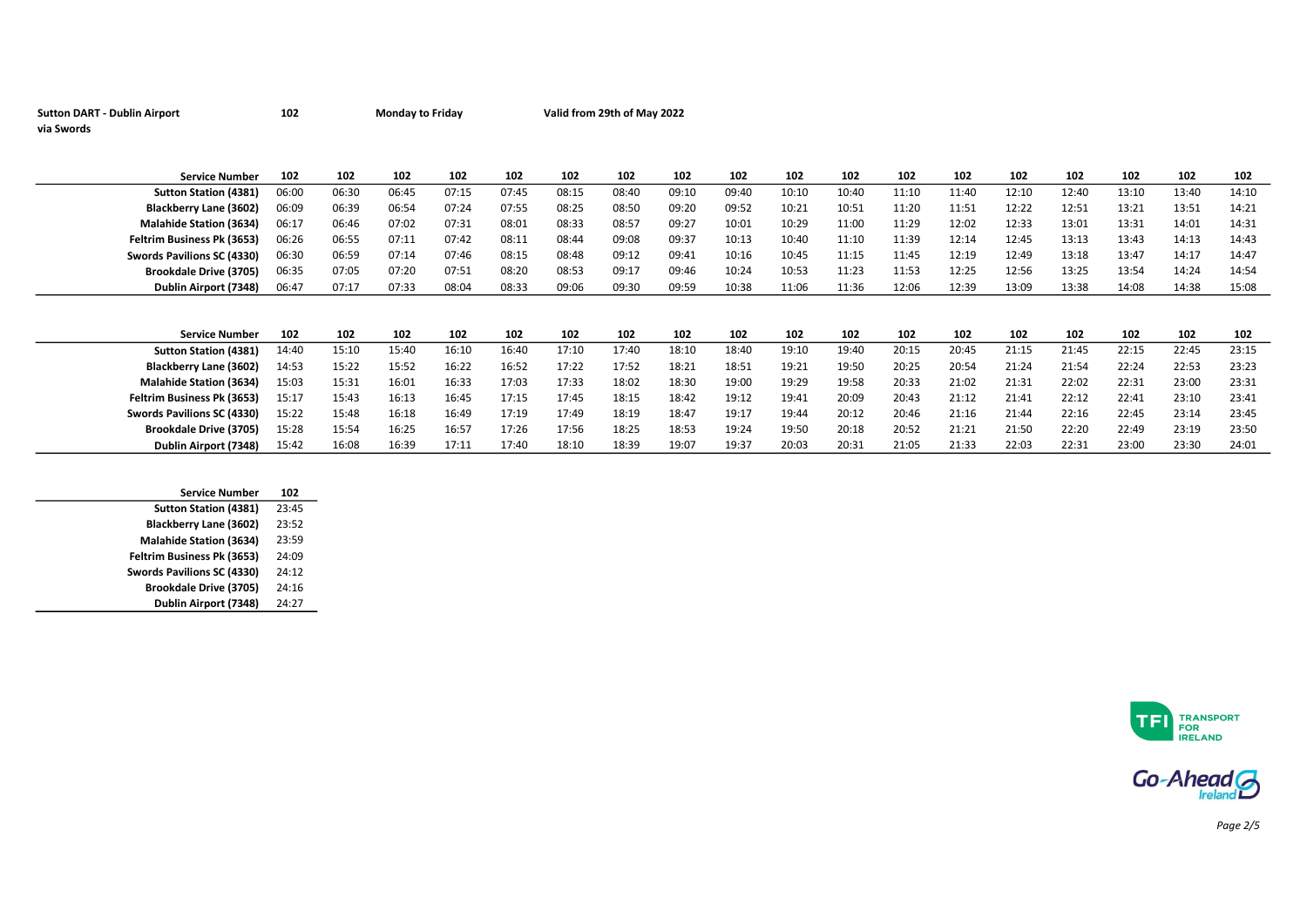| <b>Dublin Airport - Sutton DART</b> | 102 | Saturday | Valid from 29th of May 2022 |
|-------------------------------------|-----|----------|-----------------------------|
| via Swords                          |     |          |                             |

| <b>Service Number</b>         | 102   | 102   | 102   | 102   | 102   | 102   | 102   | 102   | 102   | 102   | 102   | 102   | 102   | 102   | 102   | 102   | 102   | 102   |
|-------------------------------|-------|-------|-------|-------|-------|-------|-------|-------|-------|-------|-------|-------|-------|-------|-------|-------|-------|-------|
| Dublin Airport (7348)         | 05:45 | 06:15 | 06:45 | 07:15 | 07:45 | 08:15 | 08:45 | 09:15 | 09:30 | 10:00 | 10:30 | 11:00 | 11:30 | 12:00 | 12:30 | 13:00 | 13:30 | 14:00 |
| Rathingle Road (3707)         | 05:54 | 06:24 | 06:54 | 07:25 | 07:55 | 08:25 | 08:55 | 09:26 | 09:41 | 10:11 | 10:41 | 11:12 | 11:42 | 12:12 | 12:41 | 13:11 | 13:43 | 14:12 |
| Swords Main Street (3678)     | 05:59 | 06:29 | 06:59 | 07:30 | 08:00 | 08:30 | 09:00 | 09:31 | 09:47 | 10:17 | 10:48 | 11:19 | 11:48 | 12:18 | 12:48 | 13:17 | 13:50 | 14:18 |
| Feltrim Business Pk (3656)    | 06:04 | 06:34 | 07:04 | 07:34 | 08:04 | 08:36 | 09:06 | 09:36 | 09:52 | 10:23 | 10:54 | 11:25 | 11:55 | 12:26 | 12:54 | 13:25 | 13:58 | 14:27 |
| Cricket Club (3584)           | 06:13 | 06:43 | 07:13 | 07:43 | 08:13 | 08:45 | 09:15 | 09:46 | 10:05 | 10:37 | 11:06 | 11:38 | 12:08 | 12:39 | 13:08 | 13:38 | 14:09 | 14:37 |
| <b>Blackberry Lane (3595)</b> | 06:19 | 06:49 | 07:19 | 07:50 | 08:20 | 08:51 | 09:21 | 09:52 | 10:14 | 10:46 | 11:16 | 11:47 | 12:18 | 12:48 | 13:18 | 13:48 | 14:19 | 14:46 |
| <b>Sutton Station (4381)</b>  | 06:28 | 06:58 | 07:28 | 07:59 | 08:29 | 09:02 | 09:31 | 10:03 | 10:25 | 10:56 | 11:26 | 11:57 | 12:29 | 12:59 | 13:28 | 13:58 | 14:29 | 14:57 |
|                               |       |       |       |       |       |       |       |       |       |       |       |       |       |       |       |       |       |       |
|                               |       |       |       |       |       |       |       |       |       |       |       |       |       |       |       |       |       |       |
| <b>Service Number</b>         | 102   | 102   | 102   | 102   | 102   | 102   | 102   | 102   | 102   | 102   | 102   | 102   | 102   | 102   | 102   | 102   | 102   | 102   |
| Dublin Airport (7348)         | 14:30 | 15:00 | 15:30 | 16:00 | 16:30 | 17:00 | 17:30 | 18:00 | 18:30 | 19:00 | 19:30 | 20:10 | 20:45 | 21:15 | 21:45 | 22:15 | 22:45 | 23:15 |
| Rathingle Road (3707)         | 14:42 | 15:13 | 15:43 | 16:11 | 16:42 | 17:13 | 17:42 | 18:11 | 18:41 | 19:11 | 19:41 | 20:20 | 20:55 | 21:25 | 21:54 | 22:25 | 22:53 | 23:24 |
| Swords Main Street (3678)     | 14:49 | 15:20 | 15:50 | 16:18 | 16:49 | 17:19 | 17:48 | 18:16 | 18:48 | 19:18 | 19:47 | 20:24 | 20:59 | 21:29 | 21:59 | 22:30 | 22:58 | 23:29 |
| Feltrim Business Pk (3656)    | 14:55 | 15:27 | 15:59 | 16:25 | 16:55 | 17:26 | 17:55 | 18:24 | 18:54 | 19:24 | 19:53 | 20:30 | 21:04 | 21:34 | 22:05 | 22:35 | 23:04 | 23:36 |
| Cricket Club (3584)           | 15:09 | 15:41 | 16:11 | 16:37 | 17:06 | 17:37 | 18:07 | 18:36 | 19:08 | 19:38 | 20:06 | 20:40 | 21:14 | 21:44 | 22:14 | 22:44 | 23:13 | 23:44 |
| Blackberry Lane (3595)        | 15:19 | 15:51 | 16:20 | 16:47 | 17:18 | 17:48 | 18:18 | 18:46 | 19:18 | 19:48 | 20:15 | 20:47 | 21:22 | 21:52 | 22:20 | 22:50 | 23:19 | 23:50 |
|                               |       |       |       |       |       |       |       |       |       |       |       |       |       |       |       |       |       |       |

| <b>Service Number</b>        | 102   |
|------------------------------|-------|
| Dublin Airport (7348)        | 23:45 |
| Rathingle Road (3707)        | 23:54 |
| Swords Main Street (3678)    | 23:59 |
| Feltrim Business Pk (3656)   | 24:06 |
| Cricket Club (3584)          | 24:15 |
| Blackberry Lane (3595)       | 24:22 |
| <b>Sutton Station (4381)</b> | 24:31 |
|                              |       |





Page 3/5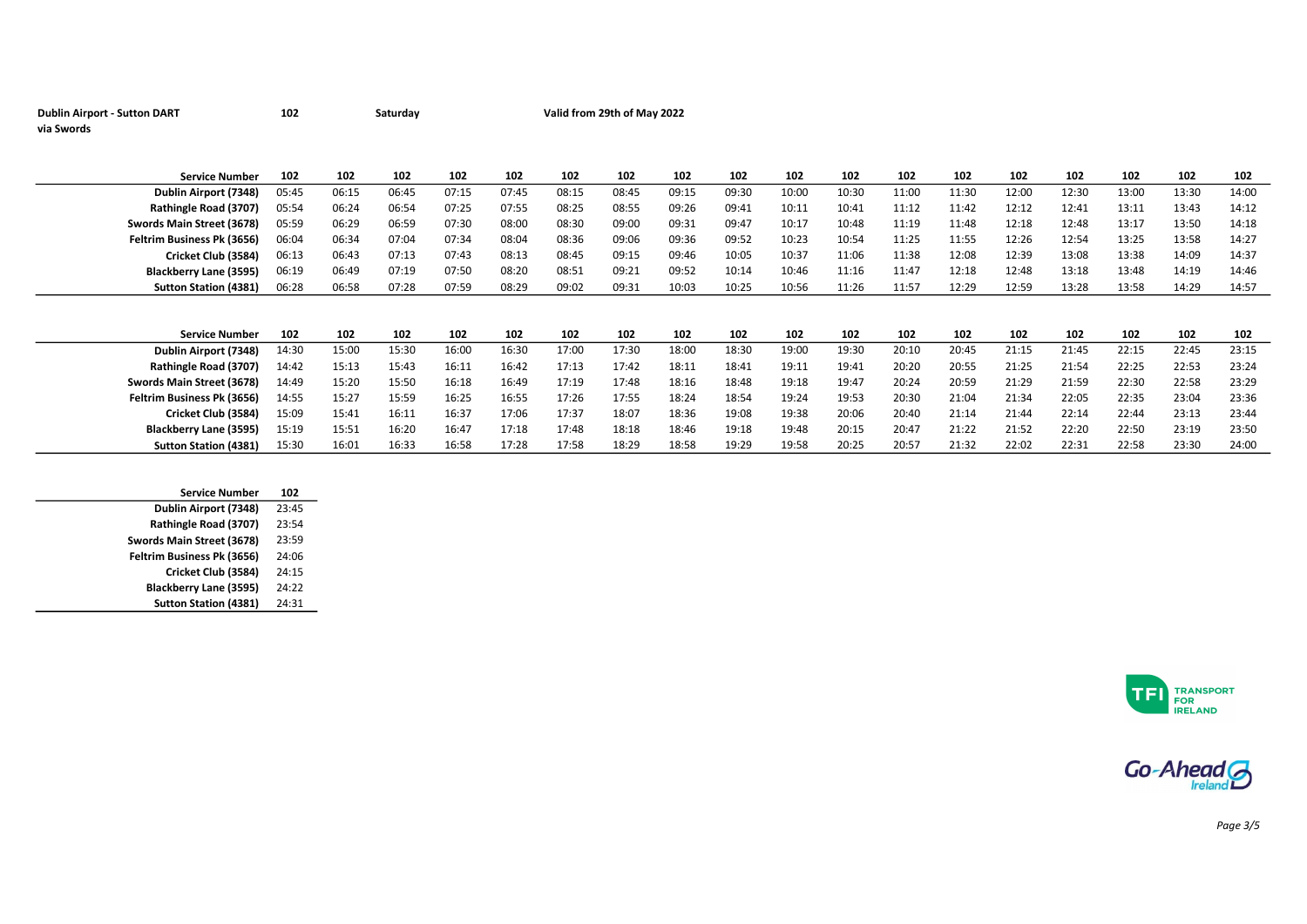| <b>Sutton DART - Dublin Airport</b> | 102   |       | Saturday |       |       |       | Valid from 29th of May 2022 |       |       |       |       |       |       |       |       |       |       |       |
|-------------------------------------|-------|-------|----------|-------|-------|-------|-----------------------------|-------|-------|-------|-------|-------|-------|-------|-------|-------|-------|-------|
| via Swords                          |       |       |          |       |       |       |                             |       |       |       |       |       |       |       |       |       |       |       |
|                                     |       |       |          |       |       |       |                             |       |       |       |       |       |       |       |       |       |       |       |
|                                     |       |       |          |       |       |       |                             |       |       |       |       |       |       |       |       |       |       |       |
| <b>Service Number</b>               | 102   | 102   | 102      | 102   | 102   | 102   | 102                         | 102   | 102   | 102   | 102   | 102   | 102   | 102   | 102   | 102   | 102   | 102   |
| <b>Sutton Station (4381)</b>        | 06:00 | 06:45 | 07:15    | 07:40 | 08:10 | 08:40 | 09:10                       | 09:40 | 10:10 | 10:40 | 11:10 | 11:40 | 12:10 | 12:40 | 13:10 | 13:40 | 14:10 | 14:40 |
| Blackberry Lane (3602)              | 06:08 | 06:53 | 07:24    | 07:50 | 08:20 | 08:49 | 09:19                       | 09:50 | 10:20 | 10:50 | 11:23 | 11:53 | 12:20 | 12:51 | 13:21 | 13:52 | 14:20 | 14:51 |
| <b>Malahide Station (3634)</b>      | 06:16 | 07:00 | 07:32    | 07:56 | 08:28 | 08:56 | 09:27                       | 10:01 | 10:31 | 11:01 | 11:32 | 12:02 | 12:30 | 13:00 | 13:29 | 14:03 | 14:31 | 15:02 |
| Feltrim Business Pk (3653)          | 06:24 | 07:10 | 07:41    | 08:04 | 08:37 | 09:05 | 09:38                       | 10:13 | 10:43 | 11:13 | 11:45 | 12:15 | 12:42 | 13:13 | 13:42 | 14:16 | 14:43 | 15:14 |
| Swords Pavilions SC (4330)          | 06:29 | 07:13 | 07:46    | 08:08 | 08:40 | 09:08 | 09:42                       | 10:17 | 10:47 | 11:18 | 11:49 | 12:19 | 12:46 | 13:17 | 13:47 | 14:20 | 14:48 | 15:19 |
| <b>Brookdale Drive (3705)</b>       | 06:34 | 07:18 | 07:51    | 08:14 | 08:45 | 09:13 | 09:47                       | 10:24 | 10:54 | 11:25 | 11:56 | 12:26 | 12:52 | 13:24 | 13:54 | 14:29 | 14:56 | 15:26 |
| Dublin Airport (7348)               | 06:47 | 07:31 | 08:03    | 08:26 | 08:57 | 09:25 | 09:59                       | 10:37 | 11:07 | 11:38 | 12:09 | 12:39 | 13:05 | 13:37 | 14:07 | 14:43 | 15:08 | 15:38 |
|                                     |       |       |          |       |       |       |                             |       |       |       |       |       |       |       |       |       |       |       |
|                                     |       |       |          |       |       |       |                             |       |       |       |       |       |       |       |       |       |       |       |
| <b>Service Number</b>               | 102   | 102   | 102      | 102   | 102   | 102   | 102                         | 102   | 102   | 102   | 102   | 102   | 102   | 102   | 102   | 102   | 102   | 102   |
| <b>Sutton Station (4381)</b>        | 15:10 | 15:40 | 16:10    | 16:40 | 17:10 | 17:40 | 18:10                       | 18:40 | 19:10 | 19:40 | 20:10 | 20:40 | 21:10 | 21:40 | 22:10 | 22:40 | 23:10 | 23:40 |
| Blackberry Lane (3602)              | 15:21 | 15:51 | 16:21    | 16:51 | 17:21 | 17:50 | 18:20                       | 18:50 | 19:19 | 19:49 | 20:19 | 20:49 | 21:19 | 21:49 | 22:19 | 22:49 | 23:19 | 23:49 |
| <b>Malahide Station (3634)</b>      | 15:32 | 16:00 | 16:30    | 17:02 | 17:34 | 17:59 | 18:31                       | 18:59 | 19:27 | 19:57 | 20:27 | 20:57 | 21:27 | 21:57 | 22:27 | 22:57 | 23:27 | 23:56 |
| Feltrim Business Pk (3653)          | 15:44 | 16:12 | 16:42    | 17:12 | 17:47 | 18:11 | 18:43                       | 19:11 | 19:38 | 20:08 | 20:36 | 21:06 | 21:36 | 22:06 | 22:36 | 23:06 | 23:36 | 24:06 |
| Swords Pavilions SC (4330)          | 15:49 | 16:16 | 16:46    | 17:16 | 17:51 | 18:15 | 18:47                       | 19:15 | 19:42 | 20:12 | 20:41 | 21:11 | 21:41 | 22:11 | 22:41 | 23:11 | 23:39 | 24:09 |
| <b>Brookdale Drive (3705)</b>       | 15:55 | 16:23 | 16:53    | 17:24 | 17:59 | 18:22 | 18:55                       | 19:23 | 19:47 | 20:17 | 20:46 | 21:16 | 21:46 | 22:16 | 22:46 | 23:16 | 23:44 | 24:15 |
| Dublin Airport (7348)               | 16:08 | 16:37 | 17:07    | 17:37 | 18:10 | 18:36 | 19:08                       | 19:36 | 19:59 | 20:29 | 20:58 | 21:28 | 21:58 | 22:28 | 22:58 | 23:28 | 23:56 | 24:27 |